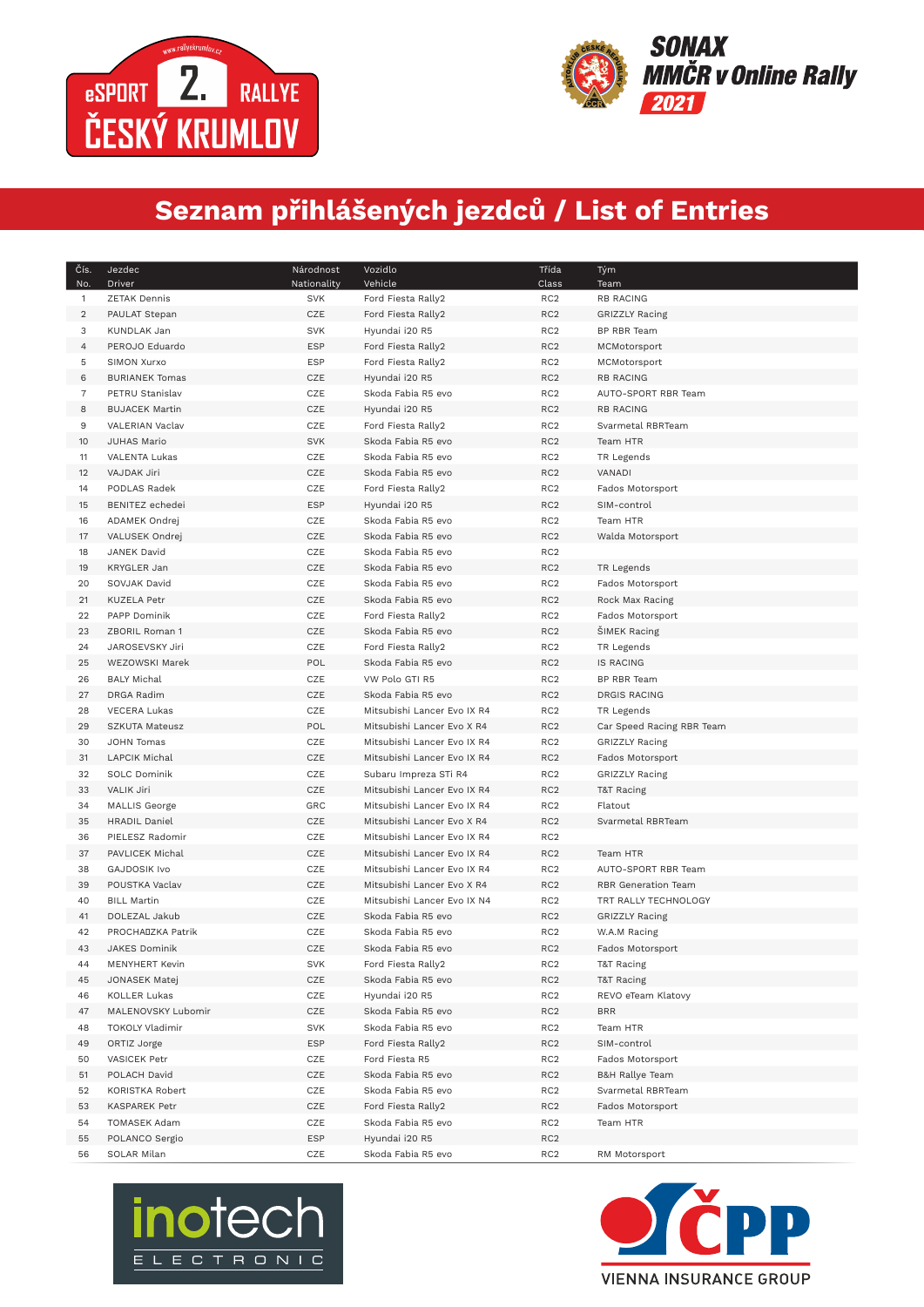



| Čís.       | Jezdec                                  | Národnost   | Vozidlo                                  | Třída                              | Tým                                                |
|------------|-----------------------------------------|-------------|------------------------------------------|------------------------------------|----------------------------------------------------|
| No.        | Driver                                  | Nationality | Vehicle                                  | Class                              | Team                                               |
| 57<br>58   | ESTEVEZ Oscar<br>PINDAK Jaroslav        | POR<br>CZE  | Ford Fiesta Rally2<br>Skoda Fabia R5 evo | RC <sub>2</sub><br>RC <sub>2</sub> | <b>RB RACING</b><br><b>DRGIS RACING</b>            |
| 59         | <b>BEZDICEK Petr</b>                    | CZE         | Skoda Fabia R5 evo                       | RC <sub>2</sub>                    | Team HTR                                           |
| 60         | CHRASCINA Mariusz                       | POL         | Citroen C3 R5                            | RC <sub>2</sub>                    | <b>IS RACING</b>                                   |
| 61         | VAVRA Lubos                             | CZE         | Citroen C3 R5                            | RC <sub>2</sub>                    | Kizbern Racing                                     |
| 62         | Latko Leszek                            | POL         | Mitsubishi Lancer Evo IX R4              | RC <sub>2</sub>                    | <b>IS RACING</b>                                   |
| 63         | <b>TERS Tomas</b>                       | CZE         | Skoda Fabia R5 evo                       | RC <sub>2</sub>                    | Kizbern Racing                                     |
| 64         | PEL EK Pavel                            | CZE         | Skoda Fabia R5 evo                       | RC <sub>2</sub>                    | <b>DRGIS RACING</b>                                |
| 65         | <b>MALY Ales</b>                        | CZE         | Mitsubishi Lancer Evo X R4               | RC <sub>2</sub>                    | <b>GRIZZLY Racing</b>                              |
| 66         | VANA Marian                             | CZE         | Mitsubishi Lancer Evo IX R4              | RC <sub>2</sub>                    | Team HTR                                           |
| 67         | KORZENIOWSKI Benek                      | POL         | Mitsubishi Lancer Evo IX R4              | RC <sub>2</sub>                    | IS RACING                                          |
| 68         | PROSEK David                            | CZE         | Skoda Fabia R5 evo                       | RC <sub>2</sub>                    |                                                    |
| 69         | STANIEK Marek                           | POL         | Citroen C3 R5                            | RC <sub>2</sub>                    | <b>IS RACING</b>                                   |
| 70<br>71   | <b>KUBES Zdenek</b>                     | CZE<br>CZE  | VW Polo GTI R5<br>Hyundai i20 R5         | RC <sub>2</sub><br>RC <sub>2</sub> | Fados Motorsport                                   |
| 72         | KUBES Jan I<br>PANAGOPOULOS Vasilis     | GRC         | Ford Fiesta Rally2                       | RC <sub>2</sub>                    | Fados Motorsport<br>Flatout                        |
| 73         | OPLETAL Petr I                          | CZE         | Mitsubishi Lancer Evo X R4               | RC <sub>2</sub>                    |                                                    |
| 74         | DZJAPEK Michal                          | CZE         | Mitsubishi Lancer Evo IX R4              | RC <sub>2</sub>                    | W.A.M Racing                                       |
| 75         | VALENTA Frantisek                       | CZE         | Hyundai i20 R5                           | RC <sub>2</sub>                    | CARLSBAD Rally Team                                |
| 76         | SPERGL Martin                           | CZE         | Skoda Fabia R5 evo                       | RC <sub>2</sub>                    | Czech Rally Fans RBR team                          |
| 77         | <b>VOHNICKY Filip</b>                   | CZE         | VW Polo GTI R5                           | RC <sub>2</sub>                    | Fados Motorsport                                   |
| 78         | ADAMEC Zdenek I                         | CZE         | Ford Fiesta Rally2                       | RC <sub>2</sub>                    |                                                    |
| 79         | <b>VOLF Vaclav</b>                      | CZE         | Ford Fiesta Rally2                       | RC <sub>2</sub>                    |                                                    |
| 80         | MIHALIK Martin                          | <b>SVK</b>  | Skoda Fabia R5 evo                       | RC <sub>2</sub>                    | <b>SIMEK Racing</b>                                |
| 81         | VAREKA Patrik                           | CZE         | Skoda Fabia R5 evo                       | RC <sub>2</sub>                    | Rock Max Racing                                    |
| 82         | KATRNAK Juraj                           | CZE         | Skoda Fabia R5 evo                       | RC <sub>2</sub>                    | VANADI                                             |
| 83         | JURICA Stanislav                        | CZE         | Subaru Impreza STi R4                    | RC <sub>2</sub>                    | AUTO-SPORT RBR Team                                |
| 84<br>85   | POZNICEK Martin<br><b>TOMECEK Libor</b> | CZE<br>CZE  | Skoda Fabia R5 evo<br>Skoda Fabia R5 evo | RC <sub>2</sub><br>RC <sub>2</sub> | <b>RB RACING</b>                                   |
| 86         | LORENC Martin                           | CZE         | Ford Fiesta Rally2                       | RC <sub>2</sub>                    | <b>BRNO Racing Team</b>                            |
| 87         | PISTULKA David                          | CZE         | Skoda Fabia R5 evo                       | RC <sub>2</sub>                    |                                                    |
| 88         | <b>KAIGL Arnost</b>                     | CZE         | Ford Fiesta Rally2                       | RC <sub>2</sub>                    | RALLY Team Sokolov                                 |
| 89         | HUDECEK Dalibor                         | CZE         | Mitsubishi Lancer Evo IX R4              | RC <sub>2</sub>                    | Team HTR                                           |
| 90         | PROSEK Lukas                            | CZE         | Skoda Fabia R5 evo                       | RC <sub>2</sub>                    |                                                    |
| 91         | NOVAK Jan I                             | CZE         | Skoda Fabia R5 evo                       | RC <sub>2</sub>                    | <b>SIMEK Racing</b>                                |
| 92         | DOUSA Matyas                            | CZE         | Mitsubishi Lancer Evo IX R4              | RC <sub>2</sub>                    |                                                    |
| 93         | ZOCH Ondrej                             | CZE         | VW Polo GTI R5                           | RC <sub>2</sub>                    | Fados Motorsport                                   |
| 94         | MALBORSKI Filip                         | POL         | Skoda Fabia R5 evo                       | RC <sub>2</sub>                    | Rexteam                                            |
| 95<br>96   | PISTULKA Tomas<br>JANECEK Marek I       | CZE<br>CZE  | Skoda Fabia R5 evo<br>Skoda Fabia R5 evo | RC <sub>2</sub><br>RC <sub>2</sub> | BP RBR Team                                        |
| 97         | <b>MALER Miroslav</b>                   | CZE         | Skoda Fabia R5 evo                       | RC <sub>2</sub>                    | Team HTR                                           |
| 98         | <b>REXA Tomas</b>                       | CZE         | Mitsubishi Lancer Evo IX N4              | RC <sub>2</sub>                    | Team HTR                                           |
| 99         | KUBINI Vladimir                         | CZE         | VW Polo GTI R5                           | RC <sub>2</sub>                    | RB RACING                                          |
| 100        | ULICNY Marek                            | <b>SVK</b>  | Skoda Fabia R5 evo                       | RC <sub>2</sub>                    |                                                    |
| 101        | ZILIK David                             | CZE         | Skoda Fabia R5 evo                       | RC <sub>2</sub>                    |                                                    |
| 102        | RUZICKA Bronislav                       | CZE         | Skoda Fabia R5 evo                       | RC <sub>2</sub>                    |                                                    |
| 103        | VALEK Vlasta                            | CZE         | Subaru Impreza STi R4                    | RC <sub>2</sub>                    |                                                    |
| 104        | <b>DUBSKY Frantisek</b>                 | CZE         | Skoda Fabia R5 evo                       | RC <sub>2</sub>                    | Rexteam                                            |
| 105        | <b>DECKER Max</b>                       | DEU         | Ford Fiesta Rally2                       | RC <sub>2</sub>                    |                                                    |
| 106        | PRESSL Vladislav                        | CZE         | Ford Fiesta Rally2                       | RC <sub>2</sub>                    | Kizbern Racing                                     |
| 107        | PROSEK Tomas<br>NEUMAN Antonin          | CZE         | Skoda Fabia R5 evo<br>Hyundai i20 R5     | RC <sub>2</sub><br>RC <sub>2</sub> | AJN SPORT                                          |
| 108<br>109 | HOLBA Jiri                              | CZE<br>CZE  | Skoda Fabia R5 evo                       | RC <sub>2</sub>                    | Kizbern Racing                                     |
| 110        | OREL Tomas                              | CZE         | Skoda Fabia R5 evo                       | RC <sub>2</sub>                    | RM Motorsport                                      |
| 111        | MUDRAK Vojtech                          | CZE         | Hyundai i20 R5                           | RC <sub>2</sub>                    | DRGIS RACING                                       |
| 112        | SOPIK Miroslav                          | CZE         | Mitsubishi Lancer Evo IX N4              | RC <sub>2</sub>                    | SOPA motorsport                                    |
| 113        | CERNOHORSKY Patrik                      | CZE         | Skoda Fabia R5 evo                       | RC <sub>2</sub>                    |                                                    |
| 114        | VASICEK Michal                          | CZE         | Mitsubishi Lancer Evo IX R4              | RC <sub>2</sub>                    | Fados Motorsport                                   |
| 115        | JUNG Jakub                              | POL         | Mitsubishi Lancer Evo IX R4              | RC <sub>2</sub>                    | <b>IS RACING</b>                                   |
| 116        | MYNARSKI Maciek                         | POL         | Mitsubishi Lancer Evo X R4               | RC <sub>2</sub>                    | AUTOMOBILKLUB POLSKI WRT                           |
| 117        | RUSNAK Martin                           | CZE         | VW Polo GTI R5                           | RC <sub>2</sub>                    | <b>SIMEK Racing</b>                                |
| 118        | MATUSZEK Dawid                          | POL         | Skoda Fabia R5 evo                       | RC <sub>2</sub>                    |                                                    |
| 119        | PARCHANSKI Grzegorz                     | POL         | VW Polo GTI R5<br>Skoda Fabia R5         | RC <sub>2</sub><br>RC <sub>2</sub> | Car Speed Racing RBR Team<br><b>BBB Rally Team</b> |
| 120<br>121 | SMETANA Ondrej<br>FAZEKAS Jiri          | CZE<br>CZE  | Skoda Fabia R5 evo                       | RC <sub>2</sub>                    | AMK Větřní rally team                              |
|            |                                         |             |                                          |                                    |                                                    |



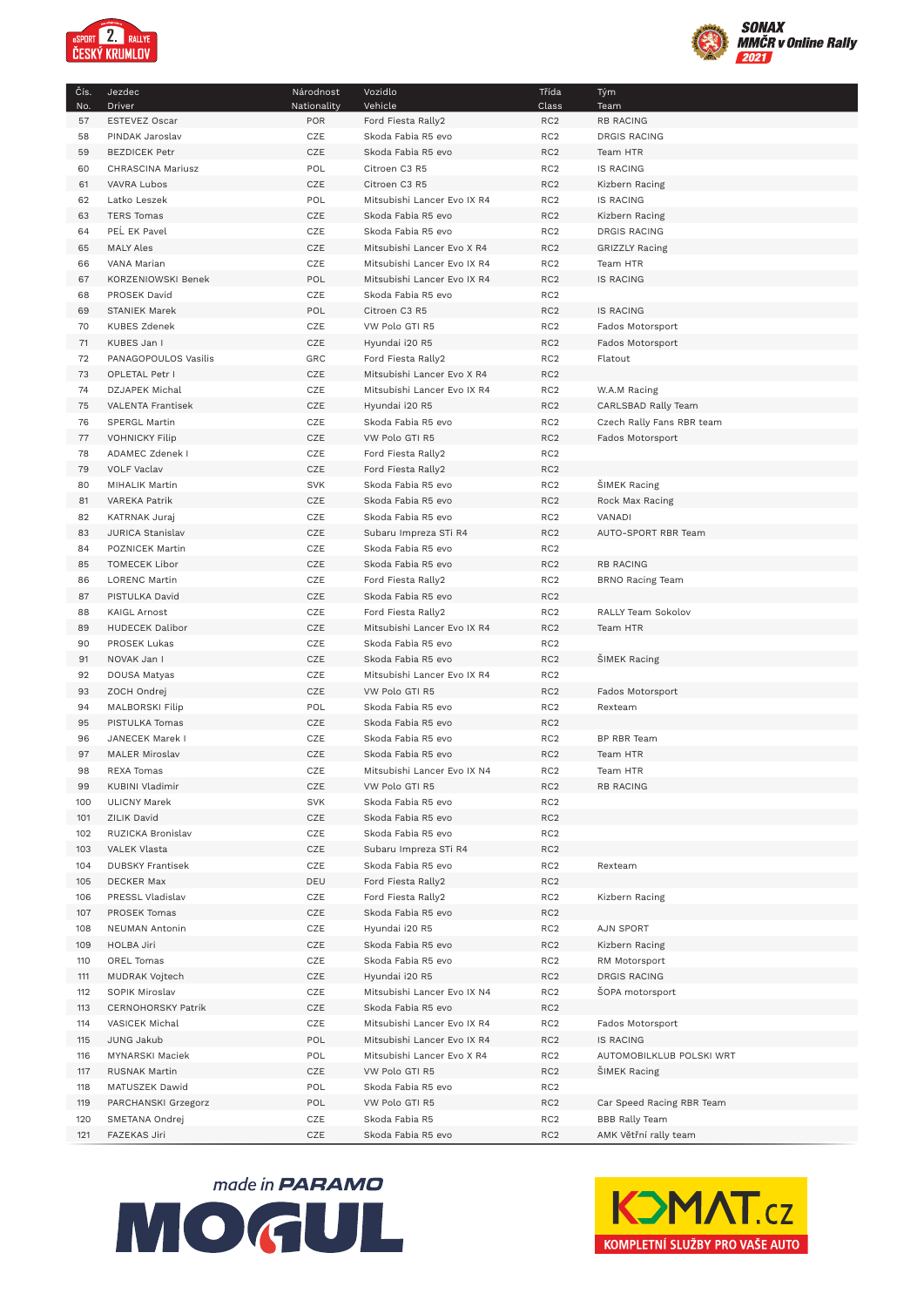



| 122<br>SORIA Paulo<br>Hyundai i20 R5<br>RC <sub>2</sub><br>ARG<br>RBR Argentina<br>POL<br>123<br>LASKOWSKI Hubert<br>RC <sub>2</sub><br>Mitsubishi Lancer Evo X R4<br>Car Speed Racing RBR Team<br><b>HRV</b><br>RC <sub>2</sub><br>124<br>PECMAN Edin<br>VW Polo GTI R5<br>PECMAN Sport Team<br>125<br>RITTER Rene<br>DEU<br>Mitsubishi Lancer Evo X R4<br>RC <sub>2</sub><br>GRUENDAUER-Racing<br>126<br><b>SENKYR Erik</b><br>CZE<br>Hyundai i20 R5<br>RC <sub>2</sub><br>CZE<br>RC <sub>2</sub><br>127<br>KRYSTYN Miroslav<br>Skoda Fabia R5 evo<br>CZE<br>RC <sub>2</sub><br>DAVID Marek<br>Skoda Fabia R5 evo<br>MONTEK MOTORSPORT<br>128<br>CZE<br>RC <sub>2</sub><br>129<br><b>KUTEJ Radek</b><br>Subaru Impreza STi R4<br>POL<br>RC <sub>2</sub><br>130<br>MASIAREK Jakub<br>Citroen C3 R5<br><b>IS RACING</b><br>131<br>POL<br>Hyundai i20 R5<br>RC <sub>2</sub><br>Car Speed Racing RBR Team<br>ZYZAK Damian<br><b>BEL</b><br>RC <sub>2</sub><br>132<br>PHLYPO Jochen<br>Ford Fiesta Rally2<br>CZE<br>RC <sub>2</sub><br>133<br><b>VIT Lukas</b><br>Skoda Fabia R5 evo<br>RALLY Team Sokolov<br>CZE<br>RC <sub>2</sub><br>134<br>Petr Jiri<br>Skoda Fabia R5 evo<br>RALLY Team Sokolov<br>CZE<br>135<br><b>BRABLEC Jan</b><br>Ford Fiesta Rally2<br>RC <sub>2</sub><br><b>SIMEK Racing</b><br>136<br>DOROTKA Martin<br>CZE<br>Hyundai i20 R5<br>RC <sub>2</sub><br>S.A.D.A.C. Motorsport<br>CZE<br>137<br>STANEK Martin<br>Mitsubishi Lancer Evo IX R4<br>RC <sub>2</sub><br>Team HTR<br>CZE<br>Porsche 911 GT3 RS RGT<br>RGT<br>138<br>MORAVEK Jan<br>TR Legends<br>CZE<br>RGT<br>139<br><b>CERVENKA Filip</b><br>Porsche 911 GT3 RS RGT<br>BP RBR Team<br>CZE<br>RGT<br>140<br>LABUDEK Michal<br>Porsche 911 GT3 RS RGT<br><b>RB RACING</b><br>CZE<br>141<br>MALCAT Jan<br>Porsche 911 GT3 RS RGT<br><b>RGT</b><br>CZE<br>142<br>ROJEK Jakub<br>Alpine A110 Rally RGT<br>RGT<br>Kizz-me WRT<br>CZE<br><b>RGT</b><br>143<br>DAVID Frantisek<br>Alpine A110 Rally RGT<br>T&T Racing<br><b>SVK</b><br>RGT<br>AFofR<br>144<br>MYDLIAR Jozef<br>Alpine A110 Rally RGT<br><b>KRALICEK Pavel</b><br>CZE<br>RGT<br><b>RB RACING</b><br>145<br>Aston Martin Vantage RGT<br>CZE<br>146<br><b>MAREK Petr</b><br>Porsche 911 GT3 RS RGT<br>RGT<br>EXE Racing<br>147<br>FADLER Krystof<br>CZE<br>Porsche 911 GT3 RS RGT<br><b>RGT</b><br>Fados Motorsport<br><b>ESP</b><br>MARZOA Juan<br>Porsche 911 GT3 RS RGT<br>RGT<br>148<br>SIM-control<br>CZE<br>RGT<br>149<br>STREIT Michal<br>Porsche 911 GT3 RS RGT<br>TR Legends<br>CZE<br>150<br>HANZELKA Jakub<br>Porsche 911 GT3 RS RGT<br>RGT<br>TRT RALLY TECHNOLOGY<br>POL<br>151<br>WEGLOWSKI Adam<br>Honda Civic Type-R R3<br>RC3<br><b>IS RACING</b><br>152<br>DLOUHY Vladimir<br>CZE<br>Honda Civic Type-R R3<br>RC3<br><b>RB RACING</b><br>CZE<br>153<br>RC3<br>KAHANEK Maxim<br>Renault Clio R3<br>Svarmetal RBRTeam<br>POL<br>RC3<br>154<br>GORCZYCA Jan<br>Honda Civic Type-R R3<br>Car Speed Racing RBR Team<br>CZE<br>RC3<br>Renault Clio R3<br><b>SIMEK Racing</b><br>155<br>NAVRATIL Jakub I<br>CZE<br>156<br>MECHL Stanislav<br>Citroen DS3 R3-MAX<br>RC3<br>Fifty-Fifty<br>CZE<br>157<br>DRAHOTUSKY Lukas I<br>Renault Clio R3<br>RC3<br>CZE<br>RC3<br>158<br>ZAJIC Martin<br>Citroen C2 S1600<br>Rexteam<br>CZE<br>RC3<br>159<br>SNAJDER Michael<br>Citroen C2 S1600<br>Walda Motorsport<br>CZE<br>RC3<br>160<br>SIMEK Michael<br>Citroen C2 S1600<br><b>SIMEK Racing</b><br>CZE<br>RC3<br>161<br>NOVOSAD Jakub<br>Citroen C2 S1600<br>Team HTR<br>162<br><b>SCHWARZ Martin</b><br>CZE<br>Renault Clio IV R3T<br>RC3<br>RM Motorsport<br>CZE<br>RC3<br>163<br><b>TOFL Michal</b><br>Citroen C2 S1600<br>KOLARIK Vladimir<br>CZE<br>Honda Civic Type-R R3<br>RC3<br>164<br>CZE<br>RC3<br>ŠOPA motorsport<br>NOVOSAD Rostislav<br>Renault Clio R3<br>165<br>CZE<br>Citroen C2 S1600<br>RC3<br>166<br><b>LANIK Dusan</b><br>CZE<br>RC3<br>167<br>HAMSIK Daniel<br>Renault Clio R3<br><b>GRIZZLY Racing</b><br>CZE<br>SOJKA Karel<br>Renault Clio R3<br>RC3<br><b>RB RACING</b><br>168<br>CZE<br>REZNICEK Milan<br>Renault Clio R3<br>RC3<br>MP Racing Team<br>169<br><b>BADKOWSKI Filip</b><br>POL<br>Honda Civic Type-R R3<br>RC3<br>AMK Wroclawski GRS Team<br>170<br>POL<br>RC3<br>171<br>BONCELA Damian<br>Honda Civic Type-R R3<br>Car Speed Racing RBR Team<br>CZE<br>172<br><b>KRETSCHMER Lukas</b><br>Citroen C2 S1600<br>RC3<br>CZE<br>RC3<br>173<br>MATEJKA Miroslav<br>Renault Clio R3<br>CZE<br>Citroen C2 S1600<br>RC3<br>ŠIMEK Racing<br>174<br>SIMEK Daniel<br>CZE<br>175<br>NECHUTA Petr<br>Citroen C2 S1600<br>RC3<br>CZE<br>Renault Clio R3<br>176<br><b>BIDA Zdenek</b><br>RC3<br>Svarmetal RBRTeam<br>POL<br>RC3<br>177<br><b>BALCHAN Marek</b><br>Honda Civic Type-R R3<br>AK-Sport Rookie Rally Team<br>POL<br>Honda Civic Type-R R3<br>178<br>UNGEHEUER Michal<br>RC3<br>Killaz Motorsport<br>179<br>DOHNAL Michal<br>CZE<br>Honda Civic Type-R R3<br>RC3<br><b>GRIZZLY Racing</b><br><b>BRODZICKI Jakub</b><br>POL<br>RC4<br>180<br>Peugeot 208 Rally4<br><b>IS RACING</b><br>RC4<br>181<br>HORESOVSKY Jakub<br>CZE<br>Peugeot 208 Rally4<br><b>ESP</b><br>Peugeot 208 Rally4<br>RC4<br>Svarmetal RBRTeam<br>182<br>LAMAS Cristian<br><b>ESP</b><br>Peugeot 208 Rally4<br>RC4<br>183<br>PEREZ Joaquin<br><b>ESP</b><br>RC4<br>184<br>ORTEGA Antonio<br>Peugeot 208 Rally4<br>Svarmetal RBRTeam<br><b>SVK</b><br>Peugeot 208 Rally4<br>RC4<br>185<br>JACKO Kristian<br><b>RB RACING</b><br>CZE<br>RC4<br>186<br>STEINER Pavel<br>Peugeot 208 Rally4<br><b>GRIZZLY Racing</b> | Čís. | Jezdec | Národnost   | Vozidlo | Třída | Tým  |
|------------------------------------------------------------------------------------------------------------------------------------------------------------------------------------------------------------------------------------------------------------------------------------------------------------------------------------------------------------------------------------------------------------------------------------------------------------------------------------------------------------------------------------------------------------------------------------------------------------------------------------------------------------------------------------------------------------------------------------------------------------------------------------------------------------------------------------------------------------------------------------------------------------------------------------------------------------------------------------------------------------------------------------------------------------------------------------------------------------------------------------------------------------------------------------------------------------------------------------------------------------------------------------------------------------------------------------------------------------------------------------------------------------------------------------------------------------------------------------------------------------------------------------------------------------------------------------------------------------------------------------------------------------------------------------------------------------------------------------------------------------------------------------------------------------------------------------------------------------------------------------------------------------------------------------------------------------------------------------------------------------------------------------------------------------------------------------------------------------------------------------------------------------------------------------------------------------------------------------------------------------------------------------------------------------------------------------------------------------------------------------------------------------------------------------------------------------------------------------------------------------------------------------------------------------------------------------------------------------------------------------------------------------------------------------------------------------------------------------------------------------------------------------------------------------------------------------------------------------------------------------------------------------------------------------------------------------------------------------------------------------------------------------------------------------------------------------------------------------------------------------------------------------------------------------------------------------------------------------------------------------------------------------------------------------------------------------------------------------------------------------------------------------------------------------------------------------------------------------------------------------------------------------------------------------------------------------------------------------------------------------------------------------------------------------------------------------------------------------------------------------------------------------------------------------------------------------------------------------------------------------------------------------------------------------------------------------------------------------------------------------------------------------------------------------------------------------------------------------------------------------------------------------------------------------------------------------------------------------------------------------------------------------------------------------------------------------------------------------------------------------------------------------------------------------------------------------------------------------------------------------------------------------------------------------------------------------------------------------------------------------------------------------------------------------------------------------------------------------------------------------------------------------------------------------------------------------------------------------------------------------------------------------------------------------------------------------------------------------------------------------------------------------------------------------------------------------------------------------------------------------------------------------------------------------------------------------------------------------------------------------------------------------------------------------------------------------------------------------------------------------------------------------------------------------------------------------------------------------------------------------------------------------------------------------------|------|--------|-------------|---------|-------|------|
|                                                                                                                                                                                                                                                                                                                                                                                                                                                                                                                                                                                                                                                                                                                                                                                                                                                                                                                                                                                                                                                                                                                                                                                                                                                                                                                                                                                                                                                                                                                                                                                                                                                                                                                                                                                                                                                                                                                                                                                                                                                                                                                                                                                                                                                                                                                                                                                                                                                                                                                                                                                                                                                                                                                                                                                                                                                                                                                                                                                                                                                                                                                                                                                                                                                                                                                                                                                                                                                                                                                                                                                                                                                                                                                                                                                                                                                                                                                                                                                                                                                                                                                                                                                                                                                                                                                                                                                                                                                                                                                                                                                                                                                                                                                                                                                                                                                                                                                                                                                                                                                                                                                                                                                                                                                                                                                                                                                                                                                                                                                                                                  | No.  | Driver | Nationality | Vehicle | Class | Team |
|                                                                                                                                                                                                                                                                                                                                                                                                                                                                                                                                                                                                                                                                                                                                                                                                                                                                                                                                                                                                                                                                                                                                                                                                                                                                                                                                                                                                                                                                                                                                                                                                                                                                                                                                                                                                                                                                                                                                                                                                                                                                                                                                                                                                                                                                                                                                                                                                                                                                                                                                                                                                                                                                                                                                                                                                                                                                                                                                                                                                                                                                                                                                                                                                                                                                                                                                                                                                                                                                                                                                                                                                                                                                                                                                                                                                                                                                                                                                                                                                                                                                                                                                                                                                                                                                                                                                                                                                                                                                                                                                                                                                                                                                                                                                                                                                                                                                                                                                                                                                                                                                                                                                                                                                                                                                                                                                                                                                                                                                                                                                                                  |      |        |             |         |       |      |
|                                                                                                                                                                                                                                                                                                                                                                                                                                                                                                                                                                                                                                                                                                                                                                                                                                                                                                                                                                                                                                                                                                                                                                                                                                                                                                                                                                                                                                                                                                                                                                                                                                                                                                                                                                                                                                                                                                                                                                                                                                                                                                                                                                                                                                                                                                                                                                                                                                                                                                                                                                                                                                                                                                                                                                                                                                                                                                                                                                                                                                                                                                                                                                                                                                                                                                                                                                                                                                                                                                                                                                                                                                                                                                                                                                                                                                                                                                                                                                                                                                                                                                                                                                                                                                                                                                                                                                                                                                                                                                                                                                                                                                                                                                                                                                                                                                                                                                                                                                                                                                                                                                                                                                                                                                                                                                                                                                                                                                                                                                                                                                  |      |        |             |         |       |      |
|                                                                                                                                                                                                                                                                                                                                                                                                                                                                                                                                                                                                                                                                                                                                                                                                                                                                                                                                                                                                                                                                                                                                                                                                                                                                                                                                                                                                                                                                                                                                                                                                                                                                                                                                                                                                                                                                                                                                                                                                                                                                                                                                                                                                                                                                                                                                                                                                                                                                                                                                                                                                                                                                                                                                                                                                                                                                                                                                                                                                                                                                                                                                                                                                                                                                                                                                                                                                                                                                                                                                                                                                                                                                                                                                                                                                                                                                                                                                                                                                                                                                                                                                                                                                                                                                                                                                                                                                                                                                                                                                                                                                                                                                                                                                                                                                                                                                                                                                                                                                                                                                                                                                                                                                                                                                                                                                                                                                                                                                                                                                                                  |      |        |             |         |       |      |
|                                                                                                                                                                                                                                                                                                                                                                                                                                                                                                                                                                                                                                                                                                                                                                                                                                                                                                                                                                                                                                                                                                                                                                                                                                                                                                                                                                                                                                                                                                                                                                                                                                                                                                                                                                                                                                                                                                                                                                                                                                                                                                                                                                                                                                                                                                                                                                                                                                                                                                                                                                                                                                                                                                                                                                                                                                                                                                                                                                                                                                                                                                                                                                                                                                                                                                                                                                                                                                                                                                                                                                                                                                                                                                                                                                                                                                                                                                                                                                                                                                                                                                                                                                                                                                                                                                                                                                                                                                                                                                                                                                                                                                                                                                                                                                                                                                                                                                                                                                                                                                                                                                                                                                                                                                                                                                                                                                                                                                                                                                                                                                  |      |        |             |         |       |      |
|                                                                                                                                                                                                                                                                                                                                                                                                                                                                                                                                                                                                                                                                                                                                                                                                                                                                                                                                                                                                                                                                                                                                                                                                                                                                                                                                                                                                                                                                                                                                                                                                                                                                                                                                                                                                                                                                                                                                                                                                                                                                                                                                                                                                                                                                                                                                                                                                                                                                                                                                                                                                                                                                                                                                                                                                                                                                                                                                                                                                                                                                                                                                                                                                                                                                                                                                                                                                                                                                                                                                                                                                                                                                                                                                                                                                                                                                                                                                                                                                                                                                                                                                                                                                                                                                                                                                                                                                                                                                                                                                                                                                                                                                                                                                                                                                                                                                                                                                                                                                                                                                                                                                                                                                                                                                                                                                                                                                                                                                                                                                                                  |      |        |             |         |       |      |
|                                                                                                                                                                                                                                                                                                                                                                                                                                                                                                                                                                                                                                                                                                                                                                                                                                                                                                                                                                                                                                                                                                                                                                                                                                                                                                                                                                                                                                                                                                                                                                                                                                                                                                                                                                                                                                                                                                                                                                                                                                                                                                                                                                                                                                                                                                                                                                                                                                                                                                                                                                                                                                                                                                                                                                                                                                                                                                                                                                                                                                                                                                                                                                                                                                                                                                                                                                                                                                                                                                                                                                                                                                                                                                                                                                                                                                                                                                                                                                                                                                                                                                                                                                                                                                                                                                                                                                                                                                                                                                                                                                                                                                                                                                                                                                                                                                                                                                                                                                                                                                                                                                                                                                                                                                                                                                                                                                                                                                                                                                                                                                  |      |        |             |         |       |      |
|                                                                                                                                                                                                                                                                                                                                                                                                                                                                                                                                                                                                                                                                                                                                                                                                                                                                                                                                                                                                                                                                                                                                                                                                                                                                                                                                                                                                                                                                                                                                                                                                                                                                                                                                                                                                                                                                                                                                                                                                                                                                                                                                                                                                                                                                                                                                                                                                                                                                                                                                                                                                                                                                                                                                                                                                                                                                                                                                                                                                                                                                                                                                                                                                                                                                                                                                                                                                                                                                                                                                                                                                                                                                                                                                                                                                                                                                                                                                                                                                                                                                                                                                                                                                                                                                                                                                                                                                                                                                                                                                                                                                                                                                                                                                                                                                                                                                                                                                                                                                                                                                                                                                                                                                                                                                                                                                                                                                                                                                                                                                                                  |      |        |             |         |       |      |
|                                                                                                                                                                                                                                                                                                                                                                                                                                                                                                                                                                                                                                                                                                                                                                                                                                                                                                                                                                                                                                                                                                                                                                                                                                                                                                                                                                                                                                                                                                                                                                                                                                                                                                                                                                                                                                                                                                                                                                                                                                                                                                                                                                                                                                                                                                                                                                                                                                                                                                                                                                                                                                                                                                                                                                                                                                                                                                                                                                                                                                                                                                                                                                                                                                                                                                                                                                                                                                                                                                                                                                                                                                                                                                                                                                                                                                                                                                                                                                                                                                                                                                                                                                                                                                                                                                                                                                                                                                                                                                                                                                                                                                                                                                                                                                                                                                                                                                                                                                                                                                                                                                                                                                                                                                                                                                                                                                                                                                                                                                                                                                  |      |        |             |         |       |      |
|                                                                                                                                                                                                                                                                                                                                                                                                                                                                                                                                                                                                                                                                                                                                                                                                                                                                                                                                                                                                                                                                                                                                                                                                                                                                                                                                                                                                                                                                                                                                                                                                                                                                                                                                                                                                                                                                                                                                                                                                                                                                                                                                                                                                                                                                                                                                                                                                                                                                                                                                                                                                                                                                                                                                                                                                                                                                                                                                                                                                                                                                                                                                                                                                                                                                                                                                                                                                                                                                                                                                                                                                                                                                                                                                                                                                                                                                                                                                                                                                                                                                                                                                                                                                                                                                                                                                                                                                                                                                                                                                                                                                                                                                                                                                                                                                                                                                                                                                                                                                                                                                                                                                                                                                                                                                                                                                                                                                                                                                                                                                                                  |      |        |             |         |       |      |
|                                                                                                                                                                                                                                                                                                                                                                                                                                                                                                                                                                                                                                                                                                                                                                                                                                                                                                                                                                                                                                                                                                                                                                                                                                                                                                                                                                                                                                                                                                                                                                                                                                                                                                                                                                                                                                                                                                                                                                                                                                                                                                                                                                                                                                                                                                                                                                                                                                                                                                                                                                                                                                                                                                                                                                                                                                                                                                                                                                                                                                                                                                                                                                                                                                                                                                                                                                                                                                                                                                                                                                                                                                                                                                                                                                                                                                                                                                                                                                                                                                                                                                                                                                                                                                                                                                                                                                                                                                                                                                                                                                                                                                                                                                                                                                                                                                                                                                                                                                                                                                                                                                                                                                                                                                                                                                                                                                                                                                                                                                                                                                  |      |        |             |         |       |      |
|                                                                                                                                                                                                                                                                                                                                                                                                                                                                                                                                                                                                                                                                                                                                                                                                                                                                                                                                                                                                                                                                                                                                                                                                                                                                                                                                                                                                                                                                                                                                                                                                                                                                                                                                                                                                                                                                                                                                                                                                                                                                                                                                                                                                                                                                                                                                                                                                                                                                                                                                                                                                                                                                                                                                                                                                                                                                                                                                                                                                                                                                                                                                                                                                                                                                                                                                                                                                                                                                                                                                                                                                                                                                                                                                                                                                                                                                                                                                                                                                                                                                                                                                                                                                                                                                                                                                                                                                                                                                                                                                                                                                                                                                                                                                                                                                                                                                                                                                                                                                                                                                                                                                                                                                                                                                                                                                                                                                                                                                                                                                                                  |      |        |             |         |       |      |
|                                                                                                                                                                                                                                                                                                                                                                                                                                                                                                                                                                                                                                                                                                                                                                                                                                                                                                                                                                                                                                                                                                                                                                                                                                                                                                                                                                                                                                                                                                                                                                                                                                                                                                                                                                                                                                                                                                                                                                                                                                                                                                                                                                                                                                                                                                                                                                                                                                                                                                                                                                                                                                                                                                                                                                                                                                                                                                                                                                                                                                                                                                                                                                                                                                                                                                                                                                                                                                                                                                                                                                                                                                                                                                                                                                                                                                                                                                                                                                                                                                                                                                                                                                                                                                                                                                                                                                                                                                                                                                                                                                                                                                                                                                                                                                                                                                                                                                                                                                                                                                                                                                                                                                                                                                                                                                                                                                                                                                                                                                                                                                  |      |        |             |         |       |      |
|                                                                                                                                                                                                                                                                                                                                                                                                                                                                                                                                                                                                                                                                                                                                                                                                                                                                                                                                                                                                                                                                                                                                                                                                                                                                                                                                                                                                                                                                                                                                                                                                                                                                                                                                                                                                                                                                                                                                                                                                                                                                                                                                                                                                                                                                                                                                                                                                                                                                                                                                                                                                                                                                                                                                                                                                                                                                                                                                                                                                                                                                                                                                                                                                                                                                                                                                                                                                                                                                                                                                                                                                                                                                                                                                                                                                                                                                                                                                                                                                                                                                                                                                                                                                                                                                                                                                                                                                                                                                                                                                                                                                                                                                                                                                                                                                                                                                                                                                                                                                                                                                                                                                                                                                                                                                                                                                                                                                                                                                                                                                                                  |      |        |             |         |       |      |
|                                                                                                                                                                                                                                                                                                                                                                                                                                                                                                                                                                                                                                                                                                                                                                                                                                                                                                                                                                                                                                                                                                                                                                                                                                                                                                                                                                                                                                                                                                                                                                                                                                                                                                                                                                                                                                                                                                                                                                                                                                                                                                                                                                                                                                                                                                                                                                                                                                                                                                                                                                                                                                                                                                                                                                                                                                                                                                                                                                                                                                                                                                                                                                                                                                                                                                                                                                                                                                                                                                                                                                                                                                                                                                                                                                                                                                                                                                                                                                                                                                                                                                                                                                                                                                                                                                                                                                                                                                                                                                                                                                                                                                                                                                                                                                                                                                                                                                                                                                                                                                                                                                                                                                                                                                                                                                                                                                                                                                                                                                                                                                  |      |        |             |         |       |      |
|                                                                                                                                                                                                                                                                                                                                                                                                                                                                                                                                                                                                                                                                                                                                                                                                                                                                                                                                                                                                                                                                                                                                                                                                                                                                                                                                                                                                                                                                                                                                                                                                                                                                                                                                                                                                                                                                                                                                                                                                                                                                                                                                                                                                                                                                                                                                                                                                                                                                                                                                                                                                                                                                                                                                                                                                                                                                                                                                                                                                                                                                                                                                                                                                                                                                                                                                                                                                                                                                                                                                                                                                                                                                                                                                                                                                                                                                                                                                                                                                                                                                                                                                                                                                                                                                                                                                                                                                                                                                                                                                                                                                                                                                                                                                                                                                                                                                                                                                                                                                                                                                                                                                                                                                                                                                                                                                                                                                                                                                                                                                                                  |      |        |             |         |       |      |
|                                                                                                                                                                                                                                                                                                                                                                                                                                                                                                                                                                                                                                                                                                                                                                                                                                                                                                                                                                                                                                                                                                                                                                                                                                                                                                                                                                                                                                                                                                                                                                                                                                                                                                                                                                                                                                                                                                                                                                                                                                                                                                                                                                                                                                                                                                                                                                                                                                                                                                                                                                                                                                                                                                                                                                                                                                                                                                                                                                                                                                                                                                                                                                                                                                                                                                                                                                                                                                                                                                                                                                                                                                                                                                                                                                                                                                                                                                                                                                                                                                                                                                                                                                                                                                                                                                                                                                                                                                                                                                                                                                                                                                                                                                                                                                                                                                                                                                                                                                                                                                                                                                                                                                                                                                                                                                                                                                                                                                                                                                                                                                  |      |        |             |         |       |      |
|                                                                                                                                                                                                                                                                                                                                                                                                                                                                                                                                                                                                                                                                                                                                                                                                                                                                                                                                                                                                                                                                                                                                                                                                                                                                                                                                                                                                                                                                                                                                                                                                                                                                                                                                                                                                                                                                                                                                                                                                                                                                                                                                                                                                                                                                                                                                                                                                                                                                                                                                                                                                                                                                                                                                                                                                                                                                                                                                                                                                                                                                                                                                                                                                                                                                                                                                                                                                                                                                                                                                                                                                                                                                                                                                                                                                                                                                                                                                                                                                                                                                                                                                                                                                                                                                                                                                                                                                                                                                                                                                                                                                                                                                                                                                                                                                                                                                                                                                                                                                                                                                                                                                                                                                                                                                                                                                                                                                                                                                                                                                                                  |      |        |             |         |       |      |
|                                                                                                                                                                                                                                                                                                                                                                                                                                                                                                                                                                                                                                                                                                                                                                                                                                                                                                                                                                                                                                                                                                                                                                                                                                                                                                                                                                                                                                                                                                                                                                                                                                                                                                                                                                                                                                                                                                                                                                                                                                                                                                                                                                                                                                                                                                                                                                                                                                                                                                                                                                                                                                                                                                                                                                                                                                                                                                                                                                                                                                                                                                                                                                                                                                                                                                                                                                                                                                                                                                                                                                                                                                                                                                                                                                                                                                                                                                                                                                                                                                                                                                                                                                                                                                                                                                                                                                                                                                                                                                                                                                                                                                                                                                                                                                                                                                                                                                                                                                                                                                                                                                                                                                                                                                                                                                                                                                                                                                                                                                                                                                  |      |        |             |         |       |      |
|                                                                                                                                                                                                                                                                                                                                                                                                                                                                                                                                                                                                                                                                                                                                                                                                                                                                                                                                                                                                                                                                                                                                                                                                                                                                                                                                                                                                                                                                                                                                                                                                                                                                                                                                                                                                                                                                                                                                                                                                                                                                                                                                                                                                                                                                                                                                                                                                                                                                                                                                                                                                                                                                                                                                                                                                                                                                                                                                                                                                                                                                                                                                                                                                                                                                                                                                                                                                                                                                                                                                                                                                                                                                                                                                                                                                                                                                                                                                                                                                                                                                                                                                                                                                                                                                                                                                                                                                                                                                                                                                                                                                                                                                                                                                                                                                                                                                                                                                                                                                                                                                                                                                                                                                                                                                                                                                                                                                                                                                                                                                                                  |      |        |             |         |       |      |
|                                                                                                                                                                                                                                                                                                                                                                                                                                                                                                                                                                                                                                                                                                                                                                                                                                                                                                                                                                                                                                                                                                                                                                                                                                                                                                                                                                                                                                                                                                                                                                                                                                                                                                                                                                                                                                                                                                                                                                                                                                                                                                                                                                                                                                                                                                                                                                                                                                                                                                                                                                                                                                                                                                                                                                                                                                                                                                                                                                                                                                                                                                                                                                                                                                                                                                                                                                                                                                                                                                                                                                                                                                                                                                                                                                                                                                                                                                                                                                                                                                                                                                                                                                                                                                                                                                                                                                                                                                                                                                                                                                                                                                                                                                                                                                                                                                                                                                                                                                                                                                                                                                                                                                                                                                                                                                                                                                                                                                                                                                                                                                  |      |        |             |         |       |      |
|                                                                                                                                                                                                                                                                                                                                                                                                                                                                                                                                                                                                                                                                                                                                                                                                                                                                                                                                                                                                                                                                                                                                                                                                                                                                                                                                                                                                                                                                                                                                                                                                                                                                                                                                                                                                                                                                                                                                                                                                                                                                                                                                                                                                                                                                                                                                                                                                                                                                                                                                                                                                                                                                                                                                                                                                                                                                                                                                                                                                                                                                                                                                                                                                                                                                                                                                                                                                                                                                                                                                                                                                                                                                                                                                                                                                                                                                                                                                                                                                                                                                                                                                                                                                                                                                                                                                                                                                                                                                                                                                                                                                                                                                                                                                                                                                                                                                                                                                                                                                                                                                                                                                                                                                                                                                                                                                                                                                                                                                                                                                                                  |      |        |             |         |       |      |
|                                                                                                                                                                                                                                                                                                                                                                                                                                                                                                                                                                                                                                                                                                                                                                                                                                                                                                                                                                                                                                                                                                                                                                                                                                                                                                                                                                                                                                                                                                                                                                                                                                                                                                                                                                                                                                                                                                                                                                                                                                                                                                                                                                                                                                                                                                                                                                                                                                                                                                                                                                                                                                                                                                                                                                                                                                                                                                                                                                                                                                                                                                                                                                                                                                                                                                                                                                                                                                                                                                                                                                                                                                                                                                                                                                                                                                                                                                                                                                                                                                                                                                                                                                                                                                                                                                                                                                                                                                                                                                                                                                                                                                                                                                                                                                                                                                                                                                                                                                                                                                                                                                                                                                                                                                                                                                                                                                                                                                                                                                                                                                  |      |        |             |         |       |      |
|                                                                                                                                                                                                                                                                                                                                                                                                                                                                                                                                                                                                                                                                                                                                                                                                                                                                                                                                                                                                                                                                                                                                                                                                                                                                                                                                                                                                                                                                                                                                                                                                                                                                                                                                                                                                                                                                                                                                                                                                                                                                                                                                                                                                                                                                                                                                                                                                                                                                                                                                                                                                                                                                                                                                                                                                                                                                                                                                                                                                                                                                                                                                                                                                                                                                                                                                                                                                                                                                                                                                                                                                                                                                                                                                                                                                                                                                                                                                                                                                                                                                                                                                                                                                                                                                                                                                                                                                                                                                                                                                                                                                                                                                                                                                                                                                                                                                                                                                                                                                                                                                                                                                                                                                                                                                                                                                                                                                                                                                                                                                                                  |      |        |             |         |       |      |
|                                                                                                                                                                                                                                                                                                                                                                                                                                                                                                                                                                                                                                                                                                                                                                                                                                                                                                                                                                                                                                                                                                                                                                                                                                                                                                                                                                                                                                                                                                                                                                                                                                                                                                                                                                                                                                                                                                                                                                                                                                                                                                                                                                                                                                                                                                                                                                                                                                                                                                                                                                                                                                                                                                                                                                                                                                                                                                                                                                                                                                                                                                                                                                                                                                                                                                                                                                                                                                                                                                                                                                                                                                                                                                                                                                                                                                                                                                                                                                                                                                                                                                                                                                                                                                                                                                                                                                                                                                                                                                                                                                                                                                                                                                                                                                                                                                                                                                                                                                                                                                                                                                                                                                                                                                                                                                                                                                                                                                                                                                                                                                  |      |        |             |         |       |      |
|                                                                                                                                                                                                                                                                                                                                                                                                                                                                                                                                                                                                                                                                                                                                                                                                                                                                                                                                                                                                                                                                                                                                                                                                                                                                                                                                                                                                                                                                                                                                                                                                                                                                                                                                                                                                                                                                                                                                                                                                                                                                                                                                                                                                                                                                                                                                                                                                                                                                                                                                                                                                                                                                                                                                                                                                                                                                                                                                                                                                                                                                                                                                                                                                                                                                                                                                                                                                                                                                                                                                                                                                                                                                                                                                                                                                                                                                                                                                                                                                                                                                                                                                                                                                                                                                                                                                                                                                                                                                                                                                                                                                                                                                                                                                                                                                                                                                                                                                                                                                                                                                                                                                                                                                                                                                                                                                                                                                                                                                                                                                                                  |      |        |             |         |       |      |
|                                                                                                                                                                                                                                                                                                                                                                                                                                                                                                                                                                                                                                                                                                                                                                                                                                                                                                                                                                                                                                                                                                                                                                                                                                                                                                                                                                                                                                                                                                                                                                                                                                                                                                                                                                                                                                                                                                                                                                                                                                                                                                                                                                                                                                                                                                                                                                                                                                                                                                                                                                                                                                                                                                                                                                                                                                                                                                                                                                                                                                                                                                                                                                                                                                                                                                                                                                                                                                                                                                                                                                                                                                                                                                                                                                                                                                                                                                                                                                                                                                                                                                                                                                                                                                                                                                                                                                                                                                                                                                                                                                                                                                                                                                                                                                                                                                                                                                                                                                                                                                                                                                                                                                                                                                                                                                                                                                                                                                                                                                                                                                  |      |        |             |         |       |      |
|                                                                                                                                                                                                                                                                                                                                                                                                                                                                                                                                                                                                                                                                                                                                                                                                                                                                                                                                                                                                                                                                                                                                                                                                                                                                                                                                                                                                                                                                                                                                                                                                                                                                                                                                                                                                                                                                                                                                                                                                                                                                                                                                                                                                                                                                                                                                                                                                                                                                                                                                                                                                                                                                                                                                                                                                                                                                                                                                                                                                                                                                                                                                                                                                                                                                                                                                                                                                                                                                                                                                                                                                                                                                                                                                                                                                                                                                                                                                                                                                                                                                                                                                                                                                                                                                                                                                                                                                                                                                                                                                                                                                                                                                                                                                                                                                                                                                                                                                                                                                                                                                                                                                                                                                                                                                                                                                                                                                                                                                                                                                                                  |      |        |             |         |       |      |
|                                                                                                                                                                                                                                                                                                                                                                                                                                                                                                                                                                                                                                                                                                                                                                                                                                                                                                                                                                                                                                                                                                                                                                                                                                                                                                                                                                                                                                                                                                                                                                                                                                                                                                                                                                                                                                                                                                                                                                                                                                                                                                                                                                                                                                                                                                                                                                                                                                                                                                                                                                                                                                                                                                                                                                                                                                                                                                                                                                                                                                                                                                                                                                                                                                                                                                                                                                                                                                                                                                                                                                                                                                                                                                                                                                                                                                                                                                                                                                                                                                                                                                                                                                                                                                                                                                                                                                                                                                                                                                                                                                                                                                                                                                                                                                                                                                                                                                                                                                                                                                                                                                                                                                                                                                                                                                                                                                                                                                                                                                                                                                  |      |        |             |         |       |      |
|                                                                                                                                                                                                                                                                                                                                                                                                                                                                                                                                                                                                                                                                                                                                                                                                                                                                                                                                                                                                                                                                                                                                                                                                                                                                                                                                                                                                                                                                                                                                                                                                                                                                                                                                                                                                                                                                                                                                                                                                                                                                                                                                                                                                                                                                                                                                                                                                                                                                                                                                                                                                                                                                                                                                                                                                                                                                                                                                                                                                                                                                                                                                                                                                                                                                                                                                                                                                                                                                                                                                                                                                                                                                                                                                                                                                                                                                                                                                                                                                                                                                                                                                                                                                                                                                                                                                                                                                                                                                                                                                                                                                                                                                                                                                                                                                                                                                                                                                                                                                                                                                                                                                                                                                                                                                                                                                                                                                                                                                                                                                                                  |      |        |             |         |       |      |
|                                                                                                                                                                                                                                                                                                                                                                                                                                                                                                                                                                                                                                                                                                                                                                                                                                                                                                                                                                                                                                                                                                                                                                                                                                                                                                                                                                                                                                                                                                                                                                                                                                                                                                                                                                                                                                                                                                                                                                                                                                                                                                                                                                                                                                                                                                                                                                                                                                                                                                                                                                                                                                                                                                                                                                                                                                                                                                                                                                                                                                                                                                                                                                                                                                                                                                                                                                                                                                                                                                                                                                                                                                                                                                                                                                                                                                                                                                                                                                                                                                                                                                                                                                                                                                                                                                                                                                                                                                                                                                                                                                                                                                                                                                                                                                                                                                                                                                                                                                                                                                                                                                                                                                                                                                                                                                                                                                                                                                                                                                                                                                  |      |        |             |         |       |      |
|                                                                                                                                                                                                                                                                                                                                                                                                                                                                                                                                                                                                                                                                                                                                                                                                                                                                                                                                                                                                                                                                                                                                                                                                                                                                                                                                                                                                                                                                                                                                                                                                                                                                                                                                                                                                                                                                                                                                                                                                                                                                                                                                                                                                                                                                                                                                                                                                                                                                                                                                                                                                                                                                                                                                                                                                                                                                                                                                                                                                                                                                                                                                                                                                                                                                                                                                                                                                                                                                                                                                                                                                                                                                                                                                                                                                                                                                                                                                                                                                                                                                                                                                                                                                                                                                                                                                                                                                                                                                                                                                                                                                                                                                                                                                                                                                                                                                                                                                                                                                                                                                                                                                                                                                                                                                                                                                                                                                                                                                                                                                                                  |      |        |             |         |       |      |
|                                                                                                                                                                                                                                                                                                                                                                                                                                                                                                                                                                                                                                                                                                                                                                                                                                                                                                                                                                                                                                                                                                                                                                                                                                                                                                                                                                                                                                                                                                                                                                                                                                                                                                                                                                                                                                                                                                                                                                                                                                                                                                                                                                                                                                                                                                                                                                                                                                                                                                                                                                                                                                                                                                                                                                                                                                                                                                                                                                                                                                                                                                                                                                                                                                                                                                                                                                                                                                                                                                                                                                                                                                                                                                                                                                                                                                                                                                                                                                                                                                                                                                                                                                                                                                                                                                                                                                                                                                                                                                                                                                                                                                                                                                                                                                                                                                                                                                                                                                                                                                                                                                                                                                                                                                                                                                                                                                                                                                                                                                                                                                  |      |        |             |         |       |      |
|                                                                                                                                                                                                                                                                                                                                                                                                                                                                                                                                                                                                                                                                                                                                                                                                                                                                                                                                                                                                                                                                                                                                                                                                                                                                                                                                                                                                                                                                                                                                                                                                                                                                                                                                                                                                                                                                                                                                                                                                                                                                                                                                                                                                                                                                                                                                                                                                                                                                                                                                                                                                                                                                                                                                                                                                                                                                                                                                                                                                                                                                                                                                                                                                                                                                                                                                                                                                                                                                                                                                                                                                                                                                                                                                                                                                                                                                                                                                                                                                                                                                                                                                                                                                                                                                                                                                                                                                                                                                                                                                                                                                                                                                                                                                                                                                                                                                                                                                                                                                                                                                                                                                                                                                                                                                                                                                                                                                                                                                                                                                                                  |      |        |             |         |       |      |
|                                                                                                                                                                                                                                                                                                                                                                                                                                                                                                                                                                                                                                                                                                                                                                                                                                                                                                                                                                                                                                                                                                                                                                                                                                                                                                                                                                                                                                                                                                                                                                                                                                                                                                                                                                                                                                                                                                                                                                                                                                                                                                                                                                                                                                                                                                                                                                                                                                                                                                                                                                                                                                                                                                                                                                                                                                                                                                                                                                                                                                                                                                                                                                                                                                                                                                                                                                                                                                                                                                                                                                                                                                                                                                                                                                                                                                                                                                                                                                                                                                                                                                                                                                                                                                                                                                                                                                                                                                                                                                                                                                                                                                                                                                                                                                                                                                                                                                                                                                                                                                                                                                                                                                                                                                                                                                                                                                                                                                                                                                                                                                  |      |        |             |         |       |      |
|                                                                                                                                                                                                                                                                                                                                                                                                                                                                                                                                                                                                                                                                                                                                                                                                                                                                                                                                                                                                                                                                                                                                                                                                                                                                                                                                                                                                                                                                                                                                                                                                                                                                                                                                                                                                                                                                                                                                                                                                                                                                                                                                                                                                                                                                                                                                                                                                                                                                                                                                                                                                                                                                                                                                                                                                                                                                                                                                                                                                                                                                                                                                                                                                                                                                                                                                                                                                                                                                                                                                                                                                                                                                                                                                                                                                                                                                                                                                                                                                                                                                                                                                                                                                                                                                                                                                                                                                                                                                                                                                                                                                                                                                                                                                                                                                                                                                                                                                                                                                                                                                                                                                                                                                                                                                                                                                                                                                                                                                                                                                                                  |      |        |             |         |       |      |
|                                                                                                                                                                                                                                                                                                                                                                                                                                                                                                                                                                                                                                                                                                                                                                                                                                                                                                                                                                                                                                                                                                                                                                                                                                                                                                                                                                                                                                                                                                                                                                                                                                                                                                                                                                                                                                                                                                                                                                                                                                                                                                                                                                                                                                                                                                                                                                                                                                                                                                                                                                                                                                                                                                                                                                                                                                                                                                                                                                                                                                                                                                                                                                                                                                                                                                                                                                                                                                                                                                                                                                                                                                                                                                                                                                                                                                                                                                                                                                                                                                                                                                                                                                                                                                                                                                                                                                                                                                                                                                                                                                                                                                                                                                                                                                                                                                                                                                                                                                                                                                                                                                                                                                                                                                                                                                                                                                                                                                                                                                                                                                  |      |        |             |         |       |      |
|                                                                                                                                                                                                                                                                                                                                                                                                                                                                                                                                                                                                                                                                                                                                                                                                                                                                                                                                                                                                                                                                                                                                                                                                                                                                                                                                                                                                                                                                                                                                                                                                                                                                                                                                                                                                                                                                                                                                                                                                                                                                                                                                                                                                                                                                                                                                                                                                                                                                                                                                                                                                                                                                                                                                                                                                                                                                                                                                                                                                                                                                                                                                                                                                                                                                                                                                                                                                                                                                                                                                                                                                                                                                                                                                                                                                                                                                                                                                                                                                                                                                                                                                                                                                                                                                                                                                                                                                                                                                                                                                                                                                                                                                                                                                                                                                                                                                                                                                                                                                                                                                                                                                                                                                                                                                                                                                                                                                                                                                                                                                                                  |      |        |             |         |       |      |
|                                                                                                                                                                                                                                                                                                                                                                                                                                                                                                                                                                                                                                                                                                                                                                                                                                                                                                                                                                                                                                                                                                                                                                                                                                                                                                                                                                                                                                                                                                                                                                                                                                                                                                                                                                                                                                                                                                                                                                                                                                                                                                                                                                                                                                                                                                                                                                                                                                                                                                                                                                                                                                                                                                                                                                                                                                                                                                                                                                                                                                                                                                                                                                                                                                                                                                                                                                                                                                                                                                                                                                                                                                                                                                                                                                                                                                                                                                                                                                                                                                                                                                                                                                                                                                                                                                                                                                                                                                                                                                                                                                                                                                                                                                                                                                                                                                                                                                                                                                                                                                                                                                                                                                                                                                                                                                                                                                                                                                                                                                                                                                  |      |        |             |         |       |      |
|                                                                                                                                                                                                                                                                                                                                                                                                                                                                                                                                                                                                                                                                                                                                                                                                                                                                                                                                                                                                                                                                                                                                                                                                                                                                                                                                                                                                                                                                                                                                                                                                                                                                                                                                                                                                                                                                                                                                                                                                                                                                                                                                                                                                                                                                                                                                                                                                                                                                                                                                                                                                                                                                                                                                                                                                                                                                                                                                                                                                                                                                                                                                                                                                                                                                                                                                                                                                                                                                                                                                                                                                                                                                                                                                                                                                                                                                                                                                                                                                                                                                                                                                                                                                                                                                                                                                                                                                                                                                                                                                                                                                                                                                                                                                                                                                                                                                                                                                                                                                                                                                                                                                                                                                                                                                                                                                                                                                                                                                                                                                                                  |      |        |             |         |       |      |
|                                                                                                                                                                                                                                                                                                                                                                                                                                                                                                                                                                                                                                                                                                                                                                                                                                                                                                                                                                                                                                                                                                                                                                                                                                                                                                                                                                                                                                                                                                                                                                                                                                                                                                                                                                                                                                                                                                                                                                                                                                                                                                                                                                                                                                                                                                                                                                                                                                                                                                                                                                                                                                                                                                                                                                                                                                                                                                                                                                                                                                                                                                                                                                                                                                                                                                                                                                                                                                                                                                                                                                                                                                                                                                                                                                                                                                                                                                                                                                                                                                                                                                                                                                                                                                                                                                                                                                                                                                                                                                                                                                                                                                                                                                                                                                                                                                                                                                                                                                                                                                                                                                                                                                                                                                                                                                                                                                                                                                                                                                                                                                  |      |        |             |         |       |      |
|                                                                                                                                                                                                                                                                                                                                                                                                                                                                                                                                                                                                                                                                                                                                                                                                                                                                                                                                                                                                                                                                                                                                                                                                                                                                                                                                                                                                                                                                                                                                                                                                                                                                                                                                                                                                                                                                                                                                                                                                                                                                                                                                                                                                                                                                                                                                                                                                                                                                                                                                                                                                                                                                                                                                                                                                                                                                                                                                                                                                                                                                                                                                                                                                                                                                                                                                                                                                                                                                                                                                                                                                                                                                                                                                                                                                                                                                                                                                                                                                                                                                                                                                                                                                                                                                                                                                                                                                                                                                                                                                                                                                                                                                                                                                                                                                                                                                                                                                                                                                                                                                                                                                                                                                                                                                                                                                                                                                                                                                                                                                                                  |      |        |             |         |       |      |
|                                                                                                                                                                                                                                                                                                                                                                                                                                                                                                                                                                                                                                                                                                                                                                                                                                                                                                                                                                                                                                                                                                                                                                                                                                                                                                                                                                                                                                                                                                                                                                                                                                                                                                                                                                                                                                                                                                                                                                                                                                                                                                                                                                                                                                                                                                                                                                                                                                                                                                                                                                                                                                                                                                                                                                                                                                                                                                                                                                                                                                                                                                                                                                                                                                                                                                                                                                                                                                                                                                                                                                                                                                                                                                                                                                                                                                                                                                                                                                                                                                                                                                                                                                                                                                                                                                                                                                                                                                                                                                                                                                                                                                                                                                                                                                                                                                                                                                                                                                                                                                                                                                                                                                                                                                                                                                                                                                                                                                                                                                                                                                  |      |        |             |         |       |      |
|                                                                                                                                                                                                                                                                                                                                                                                                                                                                                                                                                                                                                                                                                                                                                                                                                                                                                                                                                                                                                                                                                                                                                                                                                                                                                                                                                                                                                                                                                                                                                                                                                                                                                                                                                                                                                                                                                                                                                                                                                                                                                                                                                                                                                                                                                                                                                                                                                                                                                                                                                                                                                                                                                                                                                                                                                                                                                                                                                                                                                                                                                                                                                                                                                                                                                                                                                                                                                                                                                                                                                                                                                                                                                                                                                                                                                                                                                                                                                                                                                                                                                                                                                                                                                                                                                                                                                                                                                                                                                                                                                                                                                                                                                                                                                                                                                                                                                                                                                                                                                                                                                                                                                                                                                                                                                                                                                                                                                                                                                                                                                                  |      |        |             |         |       |      |
|                                                                                                                                                                                                                                                                                                                                                                                                                                                                                                                                                                                                                                                                                                                                                                                                                                                                                                                                                                                                                                                                                                                                                                                                                                                                                                                                                                                                                                                                                                                                                                                                                                                                                                                                                                                                                                                                                                                                                                                                                                                                                                                                                                                                                                                                                                                                                                                                                                                                                                                                                                                                                                                                                                                                                                                                                                                                                                                                                                                                                                                                                                                                                                                                                                                                                                                                                                                                                                                                                                                                                                                                                                                                                                                                                                                                                                                                                                                                                                                                                                                                                                                                                                                                                                                                                                                                                                                                                                                                                                                                                                                                                                                                                                                                                                                                                                                                                                                                                                                                                                                                                                                                                                                                                                                                                                                                                                                                                                                                                                                                                                  |      |        |             |         |       |      |
|                                                                                                                                                                                                                                                                                                                                                                                                                                                                                                                                                                                                                                                                                                                                                                                                                                                                                                                                                                                                                                                                                                                                                                                                                                                                                                                                                                                                                                                                                                                                                                                                                                                                                                                                                                                                                                                                                                                                                                                                                                                                                                                                                                                                                                                                                                                                                                                                                                                                                                                                                                                                                                                                                                                                                                                                                                                                                                                                                                                                                                                                                                                                                                                                                                                                                                                                                                                                                                                                                                                                                                                                                                                                                                                                                                                                                                                                                                                                                                                                                                                                                                                                                                                                                                                                                                                                                                                                                                                                                                                                                                                                                                                                                                                                                                                                                                                                                                                                                                                                                                                                                                                                                                                                                                                                                                                                                                                                                                                                                                                                                                  |      |        |             |         |       |      |
|                                                                                                                                                                                                                                                                                                                                                                                                                                                                                                                                                                                                                                                                                                                                                                                                                                                                                                                                                                                                                                                                                                                                                                                                                                                                                                                                                                                                                                                                                                                                                                                                                                                                                                                                                                                                                                                                                                                                                                                                                                                                                                                                                                                                                                                                                                                                                                                                                                                                                                                                                                                                                                                                                                                                                                                                                                                                                                                                                                                                                                                                                                                                                                                                                                                                                                                                                                                                                                                                                                                                                                                                                                                                                                                                                                                                                                                                                                                                                                                                                                                                                                                                                                                                                                                                                                                                                                                                                                                                                                                                                                                                                                                                                                                                                                                                                                                                                                                                                                                                                                                                                                                                                                                                                                                                                                                                                                                                                                                                                                                                                                  |      |        |             |         |       |      |
|                                                                                                                                                                                                                                                                                                                                                                                                                                                                                                                                                                                                                                                                                                                                                                                                                                                                                                                                                                                                                                                                                                                                                                                                                                                                                                                                                                                                                                                                                                                                                                                                                                                                                                                                                                                                                                                                                                                                                                                                                                                                                                                                                                                                                                                                                                                                                                                                                                                                                                                                                                                                                                                                                                                                                                                                                                                                                                                                                                                                                                                                                                                                                                                                                                                                                                                                                                                                                                                                                                                                                                                                                                                                                                                                                                                                                                                                                                                                                                                                                                                                                                                                                                                                                                                                                                                                                                                                                                                                                                                                                                                                                                                                                                                                                                                                                                                                                                                                                                                                                                                                                                                                                                                                                                                                                                                                                                                                                                                                                                                                                                  |      |        |             |         |       |      |
|                                                                                                                                                                                                                                                                                                                                                                                                                                                                                                                                                                                                                                                                                                                                                                                                                                                                                                                                                                                                                                                                                                                                                                                                                                                                                                                                                                                                                                                                                                                                                                                                                                                                                                                                                                                                                                                                                                                                                                                                                                                                                                                                                                                                                                                                                                                                                                                                                                                                                                                                                                                                                                                                                                                                                                                                                                                                                                                                                                                                                                                                                                                                                                                                                                                                                                                                                                                                                                                                                                                                                                                                                                                                                                                                                                                                                                                                                                                                                                                                                                                                                                                                                                                                                                                                                                                                                                                                                                                                                                                                                                                                                                                                                                                                                                                                                                                                                                                                                                                                                                                                                                                                                                                                                                                                                                                                                                                                                                                                                                                                                                  |      |        |             |         |       |      |
|                                                                                                                                                                                                                                                                                                                                                                                                                                                                                                                                                                                                                                                                                                                                                                                                                                                                                                                                                                                                                                                                                                                                                                                                                                                                                                                                                                                                                                                                                                                                                                                                                                                                                                                                                                                                                                                                                                                                                                                                                                                                                                                                                                                                                                                                                                                                                                                                                                                                                                                                                                                                                                                                                                                                                                                                                                                                                                                                                                                                                                                                                                                                                                                                                                                                                                                                                                                                                                                                                                                                                                                                                                                                                                                                                                                                                                                                                                                                                                                                                                                                                                                                                                                                                                                                                                                                                                                                                                                                                                                                                                                                                                                                                                                                                                                                                                                                                                                                                                                                                                                                                                                                                                                                                                                                                                                                                                                                                                                                                                                                                                  |      |        |             |         |       |      |
|                                                                                                                                                                                                                                                                                                                                                                                                                                                                                                                                                                                                                                                                                                                                                                                                                                                                                                                                                                                                                                                                                                                                                                                                                                                                                                                                                                                                                                                                                                                                                                                                                                                                                                                                                                                                                                                                                                                                                                                                                                                                                                                                                                                                                                                                                                                                                                                                                                                                                                                                                                                                                                                                                                                                                                                                                                                                                                                                                                                                                                                                                                                                                                                                                                                                                                                                                                                                                                                                                                                                                                                                                                                                                                                                                                                                                                                                                                                                                                                                                                                                                                                                                                                                                                                                                                                                                                                                                                                                                                                                                                                                                                                                                                                                                                                                                                                                                                                                                                                                                                                                                                                                                                                                                                                                                                                                                                                                                                                                                                                                                                  |      |        |             |         |       |      |
|                                                                                                                                                                                                                                                                                                                                                                                                                                                                                                                                                                                                                                                                                                                                                                                                                                                                                                                                                                                                                                                                                                                                                                                                                                                                                                                                                                                                                                                                                                                                                                                                                                                                                                                                                                                                                                                                                                                                                                                                                                                                                                                                                                                                                                                                                                                                                                                                                                                                                                                                                                                                                                                                                                                                                                                                                                                                                                                                                                                                                                                                                                                                                                                                                                                                                                                                                                                                                                                                                                                                                                                                                                                                                                                                                                                                                                                                                                                                                                                                                                                                                                                                                                                                                                                                                                                                                                                                                                                                                                                                                                                                                                                                                                                                                                                                                                                                                                                                                                                                                                                                                                                                                                                                                                                                                                                                                                                                                                                                                                                                                                  |      |        |             |         |       |      |
|                                                                                                                                                                                                                                                                                                                                                                                                                                                                                                                                                                                                                                                                                                                                                                                                                                                                                                                                                                                                                                                                                                                                                                                                                                                                                                                                                                                                                                                                                                                                                                                                                                                                                                                                                                                                                                                                                                                                                                                                                                                                                                                                                                                                                                                                                                                                                                                                                                                                                                                                                                                                                                                                                                                                                                                                                                                                                                                                                                                                                                                                                                                                                                                                                                                                                                                                                                                                                                                                                                                                                                                                                                                                                                                                                                                                                                                                                                                                                                                                                                                                                                                                                                                                                                                                                                                                                                                                                                                                                                                                                                                                                                                                                                                                                                                                                                                                                                                                                                                                                                                                                                                                                                                                                                                                                                                                                                                                                                                                                                                                                                  |      |        |             |         |       |      |
|                                                                                                                                                                                                                                                                                                                                                                                                                                                                                                                                                                                                                                                                                                                                                                                                                                                                                                                                                                                                                                                                                                                                                                                                                                                                                                                                                                                                                                                                                                                                                                                                                                                                                                                                                                                                                                                                                                                                                                                                                                                                                                                                                                                                                                                                                                                                                                                                                                                                                                                                                                                                                                                                                                                                                                                                                                                                                                                                                                                                                                                                                                                                                                                                                                                                                                                                                                                                                                                                                                                                                                                                                                                                                                                                                                                                                                                                                                                                                                                                                                                                                                                                                                                                                                                                                                                                                                                                                                                                                                                                                                                                                                                                                                                                                                                                                                                                                                                                                                                                                                                                                                                                                                                                                                                                                                                                                                                                                                                                                                                                                                  |      |        |             |         |       |      |
|                                                                                                                                                                                                                                                                                                                                                                                                                                                                                                                                                                                                                                                                                                                                                                                                                                                                                                                                                                                                                                                                                                                                                                                                                                                                                                                                                                                                                                                                                                                                                                                                                                                                                                                                                                                                                                                                                                                                                                                                                                                                                                                                                                                                                                                                                                                                                                                                                                                                                                                                                                                                                                                                                                                                                                                                                                                                                                                                                                                                                                                                                                                                                                                                                                                                                                                                                                                                                                                                                                                                                                                                                                                                                                                                                                                                                                                                                                                                                                                                                                                                                                                                                                                                                                                                                                                                                                                                                                                                                                                                                                                                                                                                                                                                                                                                                                                                                                                                                                                                                                                                                                                                                                                                                                                                                                                                                                                                                                                                                                                                                                  |      |        |             |         |       |      |
|                                                                                                                                                                                                                                                                                                                                                                                                                                                                                                                                                                                                                                                                                                                                                                                                                                                                                                                                                                                                                                                                                                                                                                                                                                                                                                                                                                                                                                                                                                                                                                                                                                                                                                                                                                                                                                                                                                                                                                                                                                                                                                                                                                                                                                                                                                                                                                                                                                                                                                                                                                                                                                                                                                                                                                                                                                                                                                                                                                                                                                                                                                                                                                                                                                                                                                                                                                                                                                                                                                                                                                                                                                                                                                                                                                                                                                                                                                                                                                                                                                                                                                                                                                                                                                                                                                                                                                                                                                                                                                                                                                                                                                                                                                                                                                                                                                                                                                                                                                                                                                                                                                                                                                                                                                                                                                                                                                                                                                                                                                                                                                  |      |        |             |         |       |      |
|                                                                                                                                                                                                                                                                                                                                                                                                                                                                                                                                                                                                                                                                                                                                                                                                                                                                                                                                                                                                                                                                                                                                                                                                                                                                                                                                                                                                                                                                                                                                                                                                                                                                                                                                                                                                                                                                                                                                                                                                                                                                                                                                                                                                                                                                                                                                                                                                                                                                                                                                                                                                                                                                                                                                                                                                                                                                                                                                                                                                                                                                                                                                                                                                                                                                                                                                                                                                                                                                                                                                                                                                                                                                                                                                                                                                                                                                                                                                                                                                                                                                                                                                                                                                                                                                                                                                                                                                                                                                                                                                                                                                                                                                                                                                                                                                                                                                                                                                                                                                                                                                                                                                                                                                                                                                                                                                                                                                                                                                                                                                                                  |      |        |             |         |       |      |
|                                                                                                                                                                                                                                                                                                                                                                                                                                                                                                                                                                                                                                                                                                                                                                                                                                                                                                                                                                                                                                                                                                                                                                                                                                                                                                                                                                                                                                                                                                                                                                                                                                                                                                                                                                                                                                                                                                                                                                                                                                                                                                                                                                                                                                                                                                                                                                                                                                                                                                                                                                                                                                                                                                                                                                                                                                                                                                                                                                                                                                                                                                                                                                                                                                                                                                                                                                                                                                                                                                                                                                                                                                                                                                                                                                                                                                                                                                                                                                                                                                                                                                                                                                                                                                                                                                                                                                                                                                                                                                                                                                                                                                                                                                                                                                                                                                                                                                                                                                                                                                                                                                                                                                                                                                                                                                                                                                                                                                                                                                                                                                  |      |        |             |         |       |      |
|                                                                                                                                                                                                                                                                                                                                                                                                                                                                                                                                                                                                                                                                                                                                                                                                                                                                                                                                                                                                                                                                                                                                                                                                                                                                                                                                                                                                                                                                                                                                                                                                                                                                                                                                                                                                                                                                                                                                                                                                                                                                                                                                                                                                                                                                                                                                                                                                                                                                                                                                                                                                                                                                                                                                                                                                                                                                                                                                                                                                                                                                                                                                                                                                                                                                                                                                                                                                                                                                                                                                                                                                                                                                                                                                                                                                                                                                                                                                                                                                                                                                                                                                                                                                                                                                                                                                                                                                                                                                                                                                                                                                                                                                                                                                                                                                                                                                                                                                                                                                                                                                                                                                                                                                                                                                                                                                                                                                                                                                                                                                                                  |      |        |             |         |       |      |
|                                                                                                                                                                                                                                                                                                                                                                                                                                                                                                                                                                                                                                                                                                                                                                                                                                                                                                                                                                                                                                                                                                                                                                                                                                                                                                                                                                                                                                                                                                                                                                                                                                                                                                                                                                                                                                                                                                                                                                                                                                                                                                                                                                                                                                                                                                                                                                                                                                                                                                                                                                                                                                                                                                                                                                                                                                                                                                                                                                                                                                                                                                                                                                                                                                                                                                                                                                                                                                                                                                                                                                                                                                                                                                                                                                                                                                                                                                                                                                                                                                                                                                                                                                                                                                                                                                                                                                                                                                                                                                                                                                                                                                                                                                                                                                                                                                                                                                                                                                                                                                                                                                                                                                                                                                                                                                                                                                                                                                                                                                                                                                  |      |        |             |         |       |      |
|                                                                                                                                                                                                                                                                                                                                                                                                                                                                                                                                                                                                                                                                                                                                                                                                                                                                                                                                                                                                                                                                                                                                                                                                                                                                                                                                                                                                                                                                                                                                                                                                                                                                                                                                                                                                                                                                                                                                                                                                                                                                                                                                                                                                                                                                                                                                                                                                                                                                                                                                                                                                                                                                                                                                                                                                                                                                                                                                                                                                                                                                                                                                                                                                                                                                                                                                                                                                                                                                                                                                                                                                                                                                                                                                                                                                                                                                                                                                                                                                                                                                                                                                                                                                                                                                                                                                                                                                                                                                                                                                                                                                                                                                                                                                                                                                                                                                                                                                                                                                                                                                                                                                                                                                                                                                                                                                                                                                                                                                                                                                                                  |      |        |             |         |       |      |
|                                                                                                                                                                                                                                                                                                                                                                                                                                                                                                                                                                                                                                                                                                                                                                                                                                                                                                                                                                                                                                                                                                                                                                                                                                                                                                                                                                                                                                                                                                                                                                                                                                                                                                                                                                                                                                                                                                                                                                                                                                                                                                                                                                                                                                                                                                                                                                                                                                                                                                                                                                                                                                                                                                                                                                                                                                                                                                                                                                                                                                                                                                                                                                                                                                                                                                                                                                                                                                                                                                                                                                                                                                                                                                                                                                                                                                                                                                                                                                                                                                                                                                                                                                                                                                                                                                                                                                                                                                                                                                                                                                                                                                                                                                                                                                                                                                                                                                                                                                                                                                                                                                                                                                                                                                                                                                                                                                                                                                                                                                                                                                  |      |        |             |         |       |      |
|                                                                                                                                                                                                                                                                                                                                                                                                                                                                                                                                                                                                                                                                                                                                                                                                                                                                                                                                                                                                                                                                                                                                                                                                                                                                                                                                                                                                                                                                                                                                                                                                                                                                                                                                                                                                                                                                                                                                                                                                                                                                                                                                                                                                                                                                                                                                                                                                                                                                                                                                                                                                                                                                                                                                                                                                                                                                                                                                                                                                                                                                                                                                                                                                                                                                                                                                                                                                                                                                                                                                                                                                                                                                                                                                                                                                                                                                                                                                                                                                                                                                                                                                                                                                                                                                                                                                                                                                                                                                                                                                                                                                                                                                                                                                                                                                                                                                                                                                                                                                                                                                                                                                                                                                                                                                                                                                                                                                                                                                                                                                                                  |      |        |             |         |       |      |
|                                                                                                                                                                                                                                                                                                                                                                                                                                                                                                                                                                                                                                                                                                                                                                                                                                                                                                                                                                                                                                                                                                                                                                                                                                                                                                                                                                                                                                                                                                                                                                                                                                                                                                                                                                                                                                                                                                                                                                                                                                                                                                                                                                                                                                                                                                                                                                                                                                                                                                                                                                                                                                                                                                                                                                                                                                                                                                                                                                                                                                                                                                                                                                                                                                                                                                                                                                                                                                                                                                                                                                                                                                                                                                                                                                                                                                                                                                                                                                                                                                                                                                                                                                                                                                                                                                                                                                                                                                                                                                                                                                                                                                                                                                                                                                                                                                                                                                                                                                                                                                                                                                                                                                                                                                                                                                                                                                                                                                                                                                                                                                  |      |        |             |         |       |      |
|                                                                                                                                                                                                                                                                                                                                                                                                                                                                                                                                                                                                                                                                                                                                                                                                                                                                                                                                                                                                                                                                                                                                                                                                                                                                                                                                                                                                                                                                                                                                                                                                                                                                                                                                                                                                                                                                                                                                                                                                                                                                                                                                                                                                                                                                                                                                                                                                                                                                                                                                                                                                                                                                                                                                                                                                                                                                                                                                                                                                                                                                                                                                                                                                                                                                                                                                                                                                                                                                                                                                                                                                                                                                                                                                                                                                                                                                                                                                                                                                                                                                                                                                                                                                                                                                                                                                                                                                                                                                                                                                                                                                                                                                                                                                                                                                                                                                                                                                                                                                                                                                                                                                                                                                                                                                                                                                                                                                                                                                                                                                                                  |      |        |             |         |       |      |
|                                                                                                                                                                                                                                                                                                                                                                                                                                                                                                                                                                                                                                                                                                                                                                                                                                                                                                                                                                                                                                                                                                                                                                                                                                                                                                                                                                                                                                                                                                                                                                                                                                                                                                                                                                                                                                                                                                                                                                                                                                                                                                                                                                                                                                                                                                                                                                                                                                                                                                                                                                                                                                                                                                                                                                                                                                                                                                                                                                                                                                                                                                                                                                                                                                                                                                                                                                                                                                                                                                                                                                                                                                                                                                                                                                                                                                                                                                                                                                                                                                                                                                                                                                                                                                                                                                                                                                                                                                                                                                                                                                                                                                                                                                                                                                                                                                                                                                                                                                                                                                                                                                                                                                                                                                                                                                                                                                                                                                                                                                                                                                  |      |        |             |         |       |      |